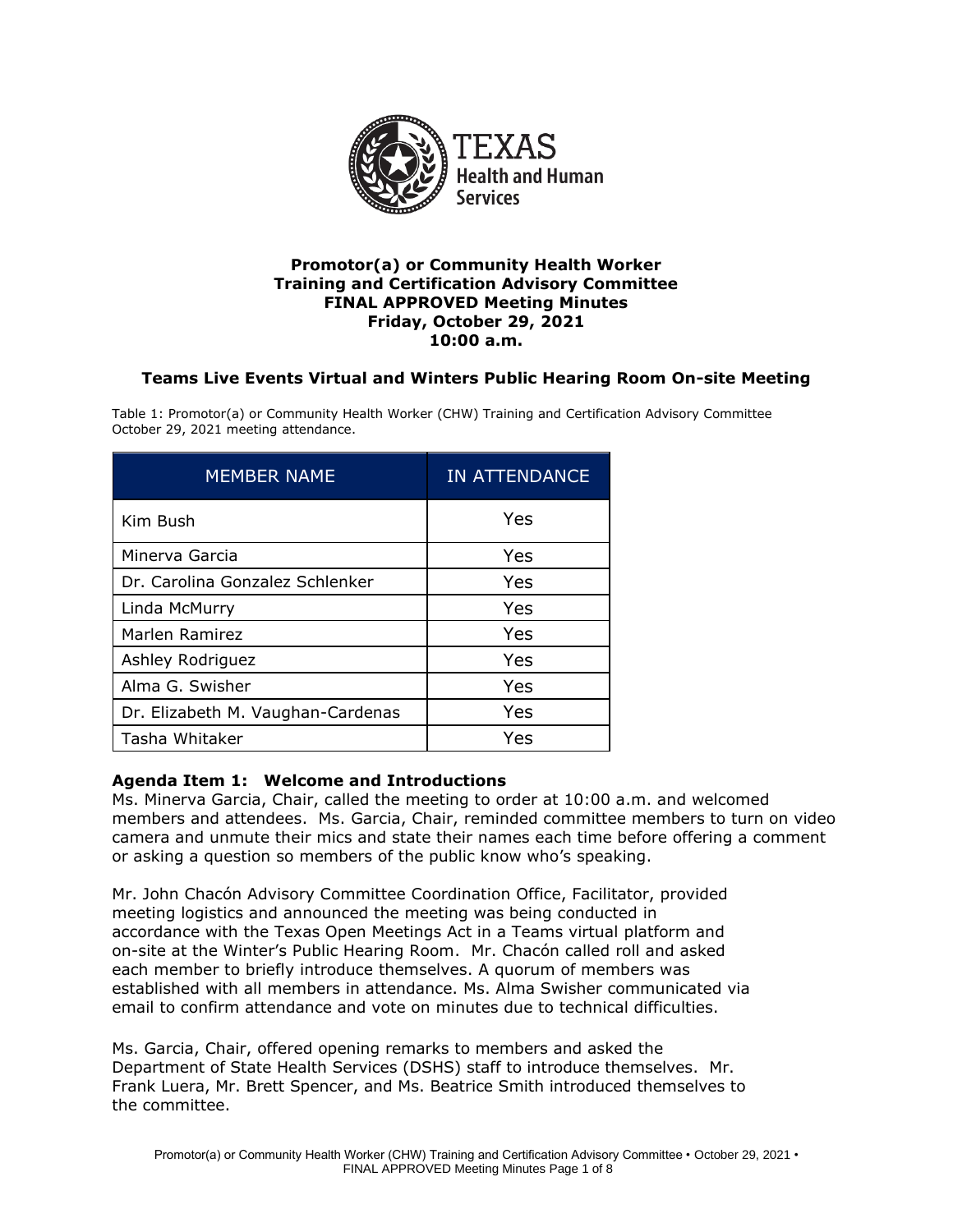# **Agenda Item 2: Consideration of April 30, 2021, draft meeting minutes**

 needed edits. Mr. Chacón then requested a motion to approve the April 30, 2021 minutes Mr. John Chacón asked members to review the April 30, 2021 minutes and provide any provided to members.

**MOTION**: Ms. Linda McMurry made a motion to approve the April 30, 2021 meeting minutes as presented. Ms. Ashley Rodriguez seconded the motion. The Committee members unanimously approved the April 30, 2021 minutes by roll call vote with eight approves, no disapproves, and no abstentions.

 **Agenda Item 3: Health Promotion and Chronic Disease Prevention Section Update**  Ms. Garcia, chair, introduced Mr. Brett Spencer, DSHS, Manager, Community Health and Wellness Branch to provide an update to the committee. Highlights of update included:

- DSHS was honored to have Beatrice Smith from the DSHS CHW Training and Certification Program present at the Texas Association of Promotoras and Community Health Workers 2nd Annual Virtual Conference in September.
	- o Bea presented highlights from our 2020 Program Annual Report.
- The HPCDP Section will be returning to normal in-office operations in November.
	- o Staff returning from remote work.
	- o Resuming procedures that were suspended during COVID response, such as creating and sending certification approval packets to replace digital letters we sent while working remotely.
	- software considerations. Primarily change over from Desktop to Lap Top  $\circ$  Some procedures may take time to resume as we work through logistical and computers.
	- $\circ$  Program staff will notify you and our customers as processes come back online.
- 2022 Advisory Committee Meetings Format
	- $\circ$  For the foreseeable future, meetings will be held using hybrid format as we are using today,
	- $\circ$  If this changes, we will notify all council members of new format/details,
	- $\circ$  Requires the presiding officer to be present in-person at a designated meeting location,
	- $\circ$  Other attendees, including committee members may participate through virtual platform,
	- $\circ$  Today is the first meeting we have used this format for,
	- o We appreciate everyone's cooperation and patience.
- Appointment of Advisory Committee New Members
	- $\circ$  Beatrice Smith has initiated the process to fill vacancies that will result from January 2022 term expirations,
	- o Three Vacancies
		- 2 CHW Positions
		- **•** 1 Higher Education Position
	- $\circ$  Applications and Guidance should be posted on the DSHS web site soon.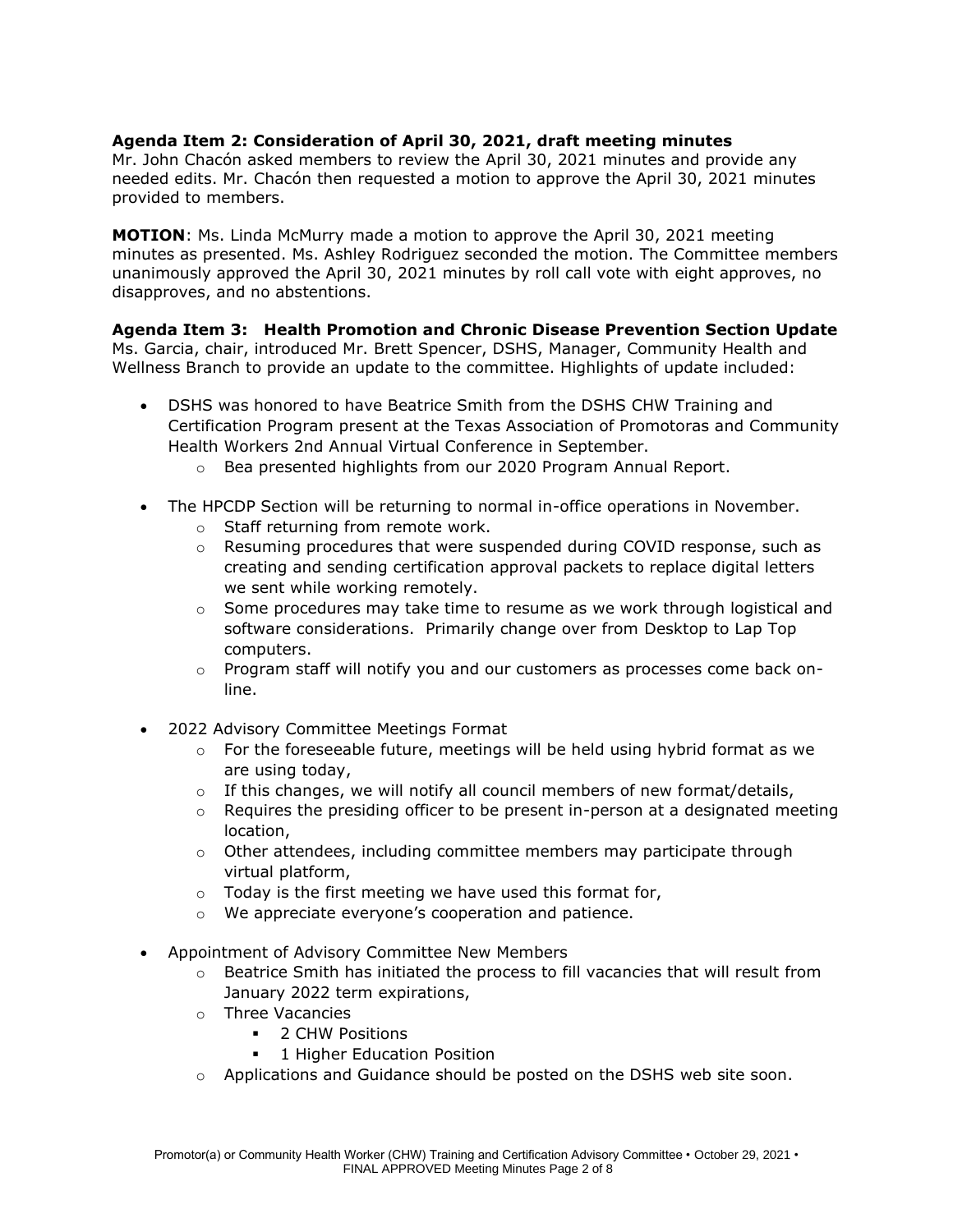- 2022 Meeting Dates
	- o Dates are set for:
		- **■** January 28,
		- $\blacksquare$  April 29,
		- $\blacksquare$  July 29,
		- October 28,
	- $\circ$  All meetings will be 10:00 12:30,
	- $\circ$  Frank Luera will follow-up with meeting invitations to get these meeting times on your calendar.

# **Agenda Item 4: Joe R. and Teresa Lozano Long School of Medicine**

 presentation on the Joe R. and Teresa Lozano Long School of Medicine and referenced a PowerPoint titled "Sickle Cell Task Force-Community Health Worker Collaboration". Ms. Garcia, chair, introduced Dr. Melissa Frei-Jones, MD, MSCI, FAAP to provide a Highlights of the presentation included:

- Defined Sickle Cell Disease and Sickle Cell Trait.
- Described manifestations of Sickle Cell Disease.
- Provided an overview and purpose of the Sickle Cell Committee and recommendations to the Department of State Health Services (DSHS);
	- o establish a sickle cell task force;
	- o develop statewide sickle cell awareness campaigns;
	- o begin statewide sickle cell surveillance throughout the lifespan;
	- o partner with Medicaid/Medicare, Managed Care Organizations, and Accountable Care Organizations to improve awareness of Sickle Cell Disease and Trait and access to services; and
	- o utilize community health workers to improve patient care.
- 2019 House Bill 3405 establishes and maintains a task force to raise awareness of sickle cell disease and sickle cell trait.
	- recommendations made in the 2018 Sickle Cell Advisory Committee Report. o Purpose: Study and advise the department on implementing the
- Utilize Community Health Workers (CHW) to improve patient care:
	- development of a lecture or conference.  $\circ$  Optimize CHW access to updated education on SCD and SCT, including the
	- o Encourage use of the DSHS SCD/SCT online training module to increase awareness among CHW
	- targeted educational efforts of regional CHW.  $\circ$  Understand locations where individuals with SCD seek care for possible
	- $\circ$  Review and discuss opportunities for CHW optimization for high-need areas in Texas.
- CHW and local SCD community-based organizations (CBO) provide patient outreach and follow-up care.
	- their disease progression and symptoms.  $\circ$  CHW and CBO are the bridge between SCD patients and quality care. Their importance was evidenced in the Northeast region, where community health workers connected adult SCD patients with a medical home that managed
- Research in CHW
- COMETS Study
	- with Sickle Cell Disease Transition to Using Adult Healthcare Services.  $\circ$  Community Health Worker and Mobile Health Programs to Help Young Adults
- CHW and mHealth for Sickle Cell Disease Care
	- enhanced usual care to improve health-related quality of life.  $\circ$  Compare the effectiveness of two CHW and mobile health (mHealth)-versus
- Dr. Carolina Gonzalez Schlenker asked if there are some areas of Texas where there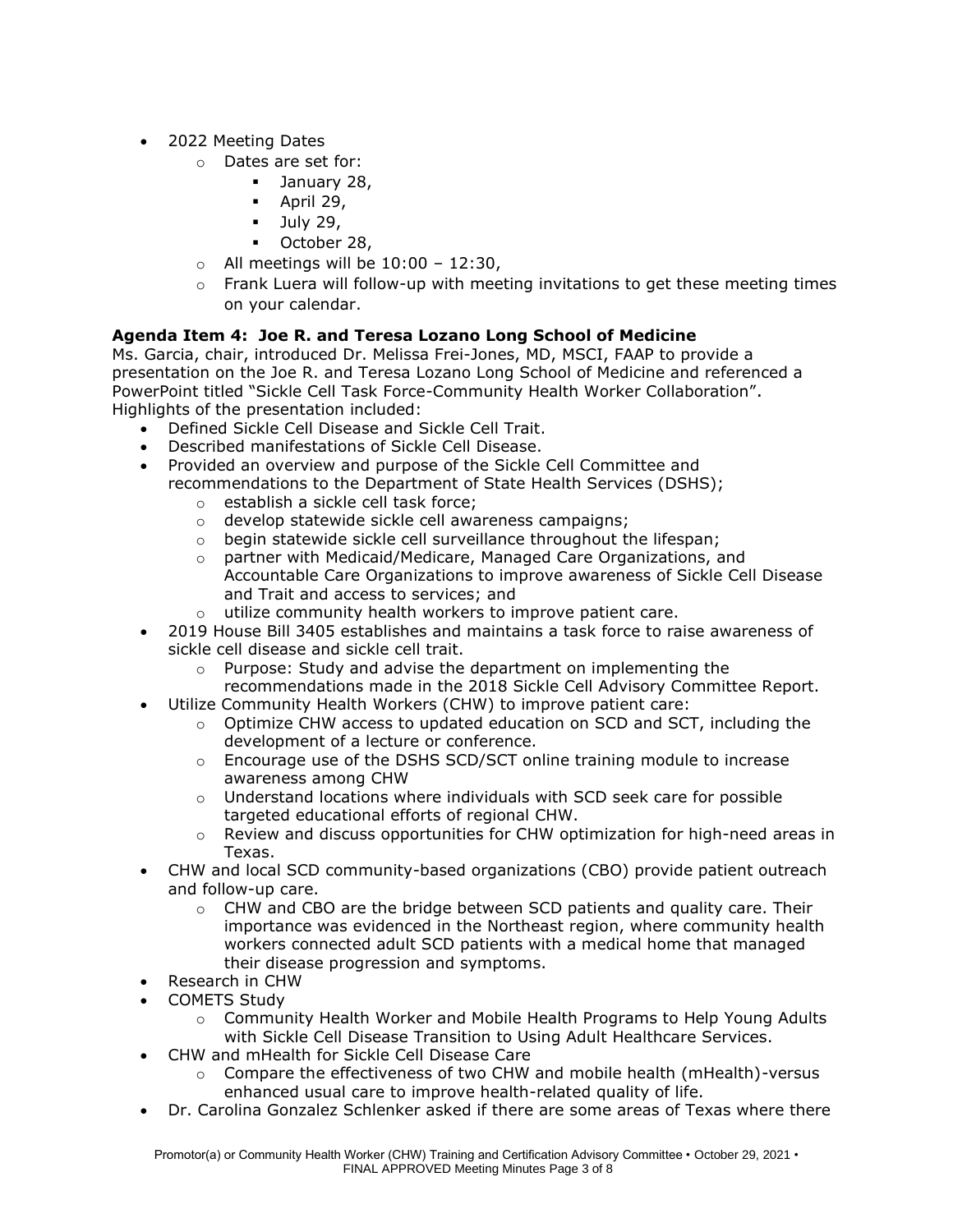is more prevalence of Sickle Cell Disease and Dr. Frei-Jones responded that Cook in Harris Counties are the two counties with the largest number.

# **Agenda Item 5: Texas Breast and Cervical Cancer Services**

 presentation on the Texas Breast and Cervical Cancer Services and referenced a PowerPoint titled "Texas Breast and Cervical Cancer Services". Highlights of the presentation included: Ms. Garcia, chair, introduced Ms. Candice Adame Estrada, BSN, RN to provide a

- The National Breast and Cervical Cancer Early Detection Program (NBCCEDP) administered by the CDC, BCCS provides low-income, uninsured, and underserved women access to timely breast and cervical cancer screening. Texas BCCS was one of the first group of eight states awarded NBCCEDP funding. Services at that time included mammograms, Pap tests, clinical breast exams, and pelvic exams. In 1998, the program added breast and cervical diagnostic services for women screened by or referred to the program.
- The Texas Administrative Code, BCCS manages and facilitates the provision of breast and cervical cancer screening and diagnostic services, as well as cervical dysplasia treatment, patient navigation services, and MBCC application assistance statewide.
- • BCCS has a diverse network of 37 contracted agencies, including local health departments, hospitals/hospital districts, FQHCs, universities, community-based organizations, and nonprofit agencies.
- Our service partners provide services at more than 250 clinics throughout the state.
- The CDC NBCCEDP grant allows BCCS to fund these quality clinical services. BCCS also receives state funding including general revenue and TANF to fund dysplasia treatment.
- BCCS provides services to thousands of women each year. This table shows data on the number of women who have received at least one NBCCEDP-funded screening or diagnostic service (e.g., mammogram, clinical breast exam, Pap tests, and human papillomavirus (HPV) test) and the percentage difference between the projected number of women and the actual number of women who received these services between January-December 2020.
- challenges, our service providers continue to provide a significant number of • Contracted service providers have reported fewer clients are seeking services because of COVID-19 concerns. Additionally, providers have reported COVID-19 related staffing shortages due to illness or exposure and quarantine. Despite these services. As a Community Health Worker, we ask that you please continue to link women to a BCCS clinic for these important screenings.
- page you will click on the "Find a Doctor" link and check 'Breast and Cervical Cancer closet to you. You may also call 2-1-1 or our main line at 512-776-7796 for • One may locate a BCCS clinic site by visiting [healthytexaswomen.org](https://healthytexaswomen.org). On the main Services", you will need to enter your address or zip code in order to find a clinic site assistance in locating a clinic site. Due to varying clinic hours, we advise women to call a clinic-site first to schedule an appointment. A patient navigator will instruct the client on what documents to bring to her appointment.
- The benefits provided by BCCS providers include:
	- o Clinical breast examination
	- o Mammogram
	- o Pelvic examination and Pap test
	- o Diagnostic services
	- o Cervical dysplasia management and treatment
	- o Patient navigation
- Applicants who meet general eligibility criteria and have a biopsy-confirmed diagnosis of cervical dysplasia may qualify for Cervical Dysplasia management and treatment services.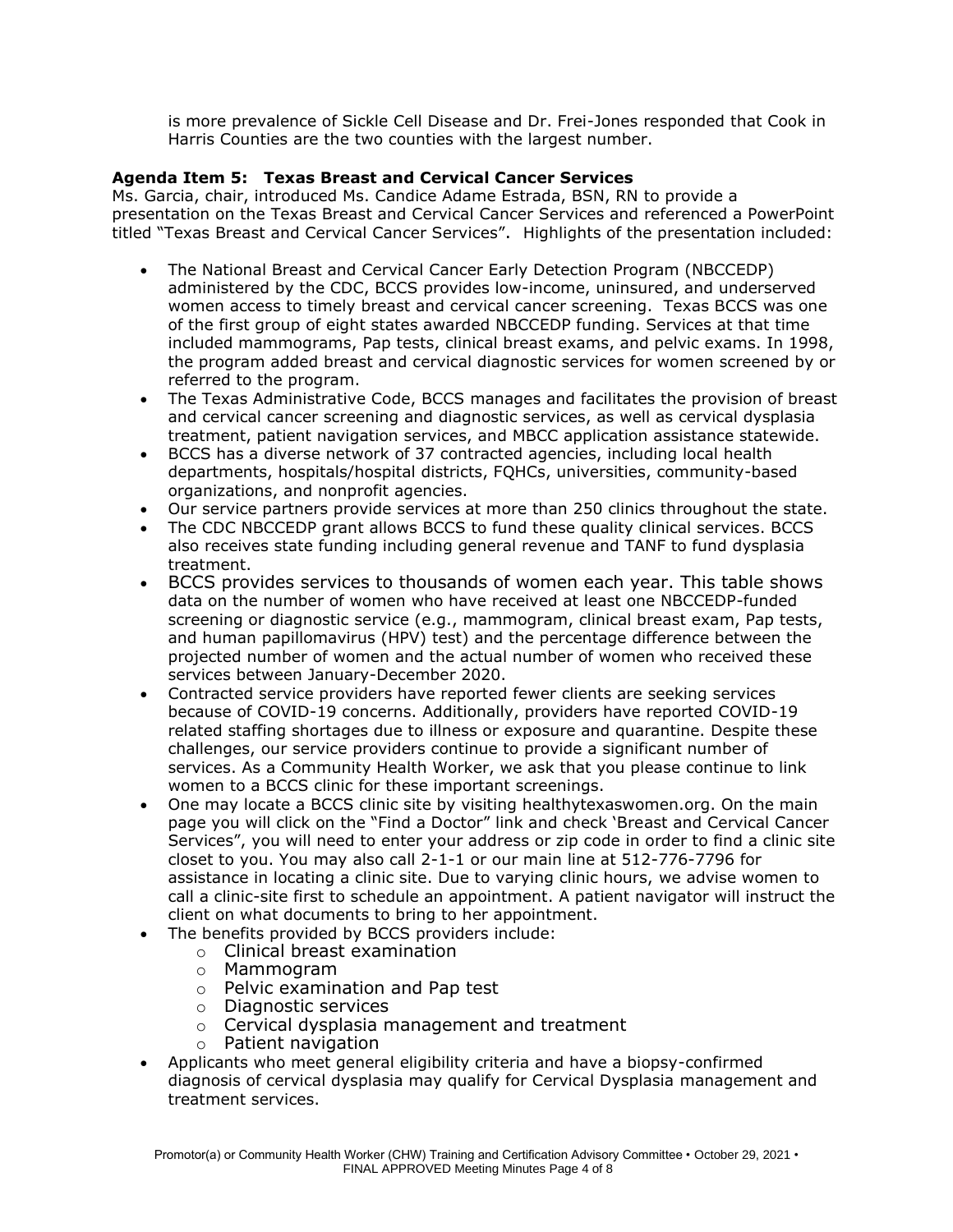- Patient navigation is an additional service provided to clients who have received an abnormal screening test. This is a strategy aimed to reduce disparities by helping women overcome barriers.
- diagnosed by BCCS providers and found to have breast or cervical cancer. In Texas • If a woman is diagnosed with a breast or cervical cancer, she may be eligible for Medicaid. After 1998 when the BCCS program added patient navigation, the Breast and Cervical Cancer Prevention and Treatment Act of 2000 gave states the option to provide treatment through Medicaid to eligible women who were screened and this program is called Medicaid for Breast and Cervical Cancer (MBCC).
- Senate Bill 10 allowed for any health care provider to refer eligible women in need of • In 2002, Texas began providing MBCC to women diagnosed with breast or cervical cancer by a Texas BCCS provider. In 2007, during the  $80<sup>th</sup>$  Texas legislative session, breast and/or cervical cancer treatment to Medicaid. BCCS contractors provide patient navigation services and MBCC application assistance statewide.
- Women may apply for MBCC by completing an application through a BCCS clinic. Local Medicaid offices or local Health and Human Services Regional offices cannot provide applications for MBCC. Applicants must go to a BCCS clinic to apply.
- Medicaid for final eligibility determination. • Contracted service providers with the BCCS program identify women diagnosed with breast or cervical cancer, pre-screen them for eligibility, and submit completed MBCC applications to the BCCS program. BCCS nurse consultants process and perform a clinical review of the applications received before they are submitted to Texas
- applications. Of the 1,554 applications received, 20 applicants did not meet clinical In 2020, the BCCS program received, reviewed, and processed 1,554 MBCC eligibility criteria for MBCC.
- In order to be deemed eligible for MBCC, a woman must:
	- o Qualifying cancer diagnosis
	- $\circ$  Age 18-64
	- o U.S. citizen/Qualifying legal immigrant
	- o Texas resident
	- o Income 200% or less of federal poverty level
	- o Not insured
	-
	- o May be diagnosed by any qualified provider o Need treatment<br>o May be diagnose
	- o Screened by BCCS provider for MBCC eligibility
- (MBCC) services. MBCC provides full Medicaid benefits to eligible women who have been diagnosed with breast or cervical cancer, including some pre-cancerous eligibility, an effective date of coverage and for notifying the client of their approval • HHSC develops policy for and administers Medicaid for Breast and Cervical Cancer conditions. HHSC Centralized Benefit Services is responsible for determining final and Medicaid identification number. The earliest date presumptive eligibility may begin is the day after the client received a biopsy-confirmed qualifying diagnosis, but coverage cannot go back more than 90 days from the date of application submission. If a client has a question about their Medicaid benefits or wants to locate a Medicaid provider in their area, they can call the TMHP Medicaid Client Help Line at 1-800- 335-8957.
- email. As mentioned earlier, it is important that CHWs continue to help navigate women to these needed services. The BCCS program thanks you for all your hard • The BCCS Provider Portal includes information about the BCCS program and includes links to the policy manual and billing guideline. The Healthy Texas Women website has information about our services as well as provider resources and clinic locator. For further information you may visit these webpages, for questions please work in the community.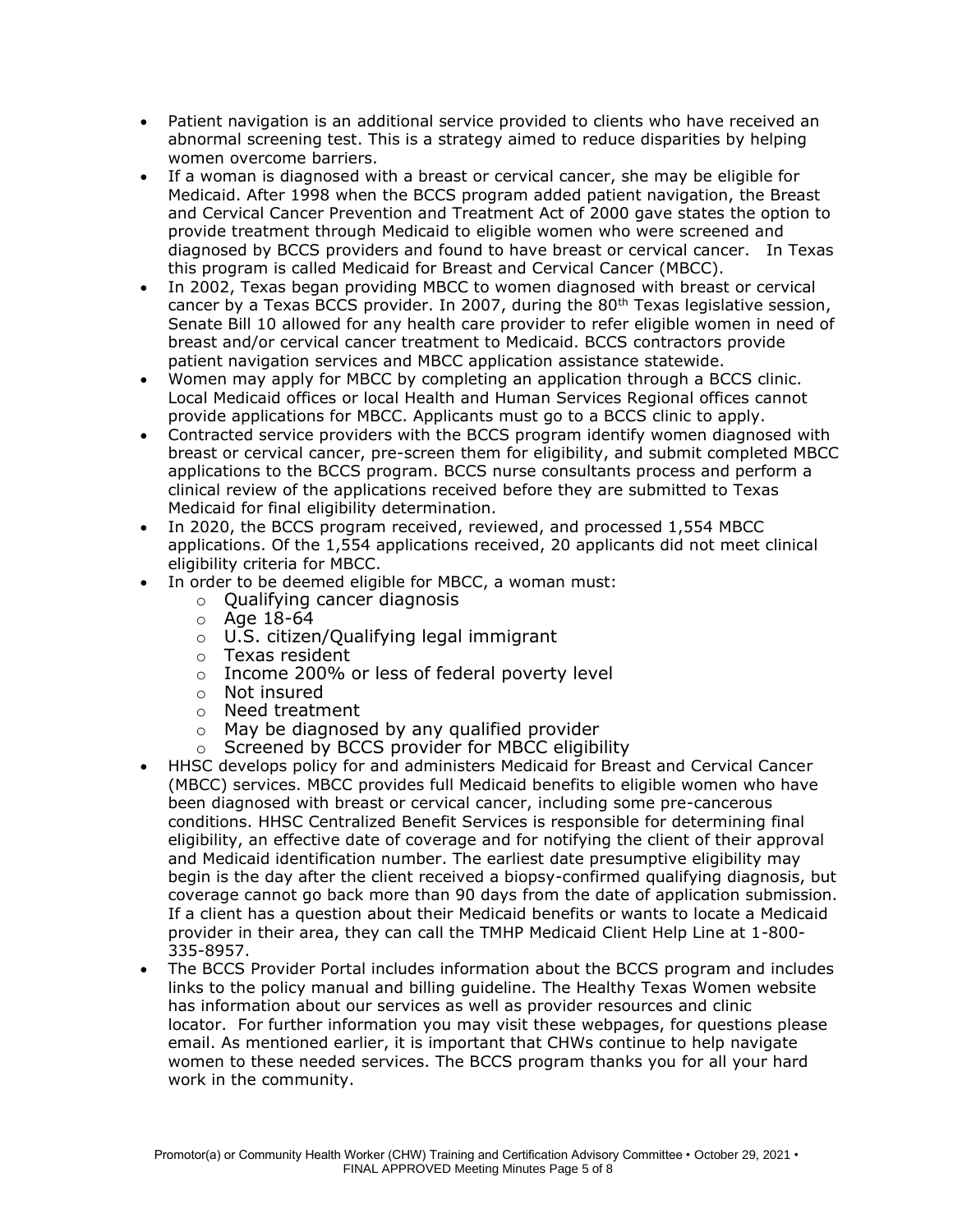# **Agenda Item 6: Texas Association of Promotores and Community Health Workers (TAPCHW)**

Ms. Garcia, chair, introduced Ms. Ashley Rodriguez, CCHW, CCHWI, CHW Committee Member to provide a presentation on the TAPCHW and referenced a PowerPoint titled "Texas Association of Promotores & Community Health Workers". Highlights of the presentation included:

- (TAPCHW) is to support and expand opportunities for the CHW profession at the • The mission of the Texas Association of Promotores and Community Health Workers state and local level through advocacy, education, employment, empowerment, and policy.
- Key Milestones
	- o Official launch in 2019
	- o First Conference in 2020
	- o Training Center launch in 2021
- The TAPCHW membership has come a long way in a relatively short amount of time and are proud of membership renewals at 65 percent retention.
- Promoting statewide projects and opportunities for CHWs is how TAPCHW advocate for and support the workforce.
- Amplify and promote local associations by building and strengthening relationships, hosting networking events and meetings, and defer to local opportunities in their area. If interested, contact TAPCHW at [info@tapchw.org.](mailto:info@tapchw.org)
- 2<sup>nd</sup> Annual Virtual Conference CHWs Moving Forward: Rest & Refocus September 27<sup>th</sup> and 28<sup>th</sup>.
- Conference Networking Event "Our Voices Matter" Monday, September 27<sup>th</sup>.
- The TAPCHW supports local CHW Associations and Training Centers.
- • 2021 TAPCHW attendee information was provided and shared positive feedback received.
- A snapshot of upcoming events hosted by TAPCHW include:
	- $\circ$  Health Literacy CE Series on November 5<sup>th</sup>.
	- $\circ$  Quarterly CE on November 19<sup>th</sup>.
	- o Training Center Overview date to be determined.
	- o 2022 Events: CEs, Conference, and New Projects.
- The annual TAPCHW membership is \$15.00 dollars that includes professional development support and access to employment opportunities, participation in projects and various community resources.
- Contact TAPCHW at [www.tapchw.org,](http://www.tapchw.org/) [www.facebook.com/tapchw/,](http://www.facebook.com/tapchw/) or join at [https://www.tapchw.org/membership.](https://www.tapchw.org/membership)
- Described manifestations of Sickle Cell Disease.

# **Agenda Item 7: Advisory Sub-Committee updates**

Ms. Minerva Garcia, Chair, called for advisory committee sub-committee updates from members. Highlights of the updates from sub-committees included:

a. Workforce Solutions and Employment Opportunities

 update. Ms. Bush announced that the last sub-committee was held in October of Ms. Kim Bush, Sub-committee Chair, provided the workforce and employment 2020 and indicated that the next meeting is scheduled for November 5, 2021. She extended an invitation to members to join the subcommittee so they can come up with some fresh ideas for the subcommittee.

b. Communication and Outreach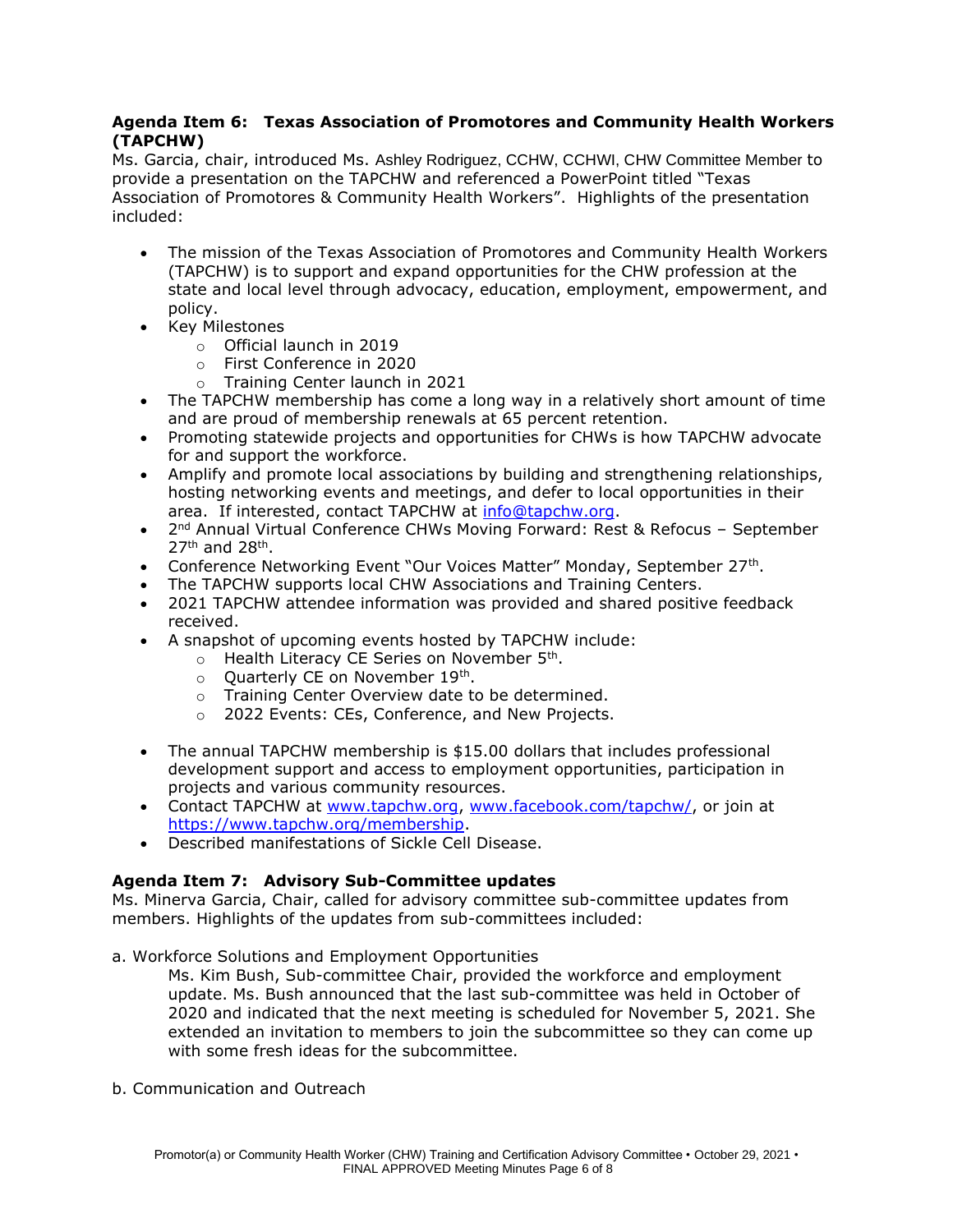communication and outreach sub-committee. Ms. Whitaker announced that the last pandemic. It's the subcommittee's hope to get it out before the end of the year. Ms. Tasha Whitaker, Sub-committee Chair, provided the update on the sub-committee was held in August 18, 2021 and continue to work on a newsletter in efforts to highlight CHWs that have gone above and beyond during the COVID-19

c. Training and Certification

 training and certification sub-committee. Dr. Gonzalez Schlenker announced that the Dr. Carolina Gonzalez Schlenker, Sub-committee Chair, provided the update on the subcommittee met on October 3, 2021. She indicated that the subcommittee has been working on this aspect of the effects promotores policy, SWS and the need to introduce the capacity and skills aimed to the trainings. The sub-committee plans to meet in January of 2022, and they will continue to pursue and develop an "Ethics of the Heart" training for CHW, with more information on the curriculum and progress to be provided at the next committee meeting.

# **Agenda Item 8: Committee Member Sharing**

 Ms. Minerva Garcia, Chair, opened the floor to members for sharing information from their region.

- Ms. Tasha Whitaker shared that the Parkland Health System outreach department is in full swing doing mammography screening events in Dallas County. A lot of RCHWR are providing the education for mammography's all month during October, but it is a service that is done year around. Flyers were developed and can be made available upon request. She also stated that in regions 2-3, the DFW CHW Association will be having their quarterly meeting Thursday, December the 9th, and extended an invitation to join.
- Worker section. She stated if there were questions about the abstracts and or the • Ms. Ashley Rodriguez shared that the Texas Public Health that the abstracts are open for their 2022 Annual Education Conference and there will be Community Health process for getting involved, to reach out to her.
- •
- Ms. Minerva Garcia shared that the 2021 Border Conference was held on October 3-4 and they celebrated their  $15<sup>th</sup>$  anniversary. She stated it was well received and that Dr. Carolina Gonzalez Schlenker presented at the conference and that everybody loved the presentation.

# **Agenda Item 9: Public Comment**

 Ms. Minerva Garcia, Chair, opened the floor for public comment. Mr. John Chacón announced that there was no written comment submitted for the meeting and that there were no requests for oral public comment.

# **Agenda Item 10: Agenda items for next meeting**

 Ms. Minerva Garcia, Chair, opened the floor to discuss agenda items and meeting topics for the Friday, January 28, 2022 meeting.

Agenda Items Requested:

- 1. The next advisory committee meeting will be on January 28, 2022
- 2. ACCO announced that they would inform Mr. Frank Luera regarding the future platform for upcoming advisory committee meetings as soon as ACCO receives guidance from HHS leadership.
- 3. Committee member Dr. Schlenker wants to present: "Ethics of the Heart" curriculum with the committee.